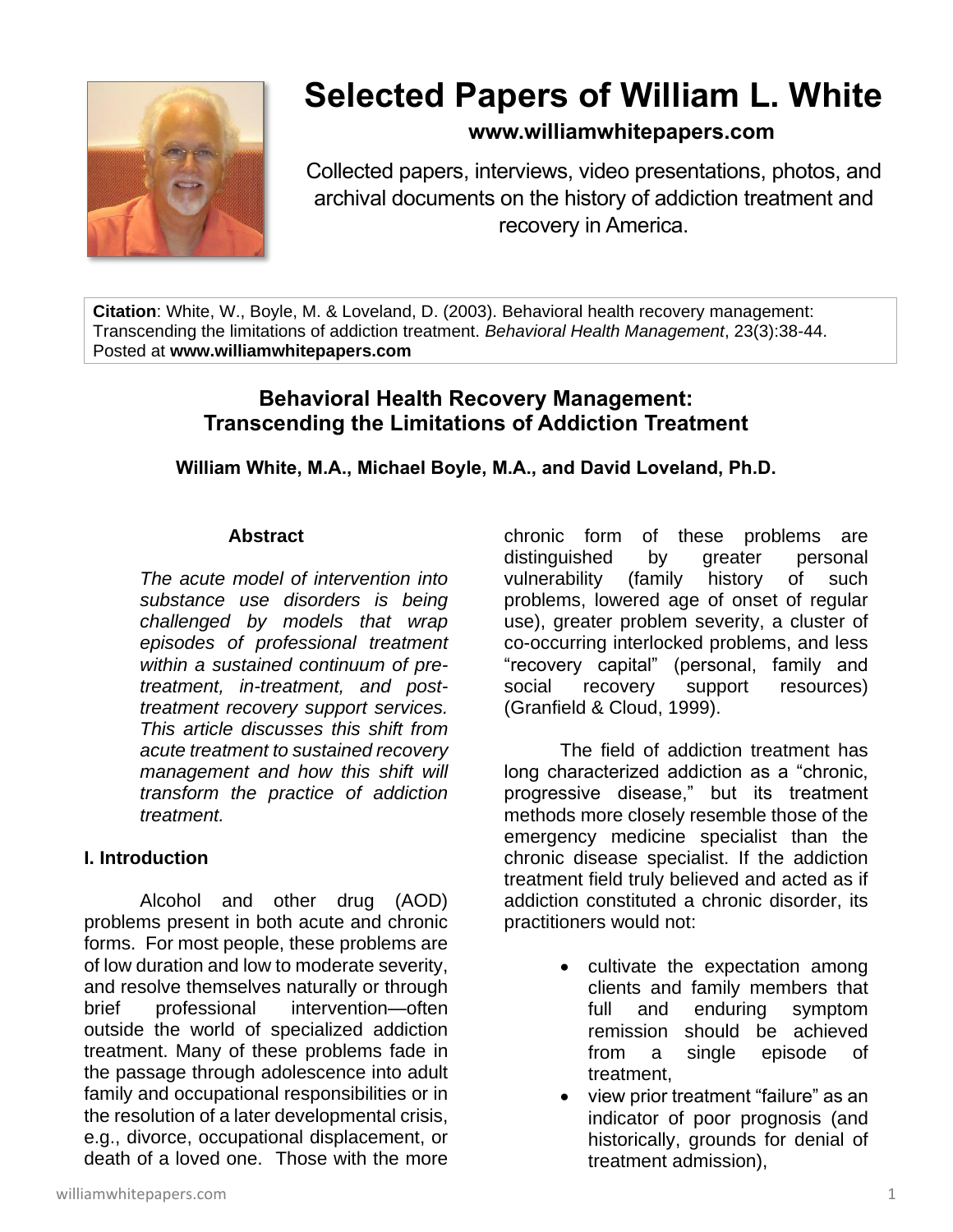- "administratively discharge" clients for exhibiting symptoms of the disorder for which they are being treated (e.g., inability to abstain and loss of control over substance use),
- relegate post-treatment aftercare services to an afterthought,
- terminate the service relationship following brief intervention,
- treat serious and persistent alcohol and other drug (AOD) problems in serial episodes of self-contained, unlinked interventions, or
- treat individuals in isolation from the family and social networks that provide the most sustainable support for the management of chronic health problems.

They also would not criticize the few modalities that do offer the option of timesustained recovery supports (e.g., Alcoholics Anonymous, methadone maintenance) for that very quality. What the field of addiction treatment would do if they really believed addiction was a chronic disorder is the subject of this article.

A series of recent articles (Lewis, 1993; O'Brien & McLellan, 1996; McLellan, Lewis, O'Brien, & Kleber, 2000; White, Boyle, & Loveland, 2002) have challenged the acute intervention model utilized in the treatment of substance use disorders. These articles contend that treating substance use disorders marked by high severity and chronicity via serial, self-contained episodes of screening, assessment, admission, brief treatment followed by discharge and even briefer aftercare is ineffective and results in shaming and punishing clients for failing to respond to a an intervention design that is inherently flawed. More specifically, these articles argue that:

> • alcohol and other drug dependencies resemble chronic disorders such as type 2 diabetes mellitus, hypertension and asthma

in their etiological complexity (interaction of genetic, biological, psychological and physical/social environmental factors), course, and clinical outcomes;

- personal choice and lifestyle decisions affect the outcomes of all chronic disorders, suggesting the potential application of strategies used to treat other chronic disorders to the treatment of alcohol and drug dependence;
- treating alcohol and other drug dependence via repeated episodes of detoxification and brief stabilization is ineffective and contributes to the therapeutic pessimism of clients, service providers, policy makers and the public; and
- alcohol and other drug dependencies are best treated via models of sustained medical monitoring and continuing care.

Applying the slogan "treatment works" to single episodes of addiction treatment makes no more sense that applying such a slogan to the acute stabilization of a diabetic coma or a hypertensive crisis. The larger question is how such episodes of crisis intervention affect the overall course and outcome of the disorder. For those presenting with the most severe and complex substance use disorders, brief episodes of detoxification and stabilization are more likely to constitute brief respites within one's addiction career than a milestone of entrance into long-term recovery. Changing that status will require fundamentally rethinking how service professionals intervene in the lives of those suffering from these disorders. It calls not for a vision of higher dose crisis intervention (more days/sessions), but a vision of sustained *recovery management*.

# **Behavioral Health Recovery Management**

Behavioral Health Recovery Management (BHRM) is the time-sustained stewardship of personal, family and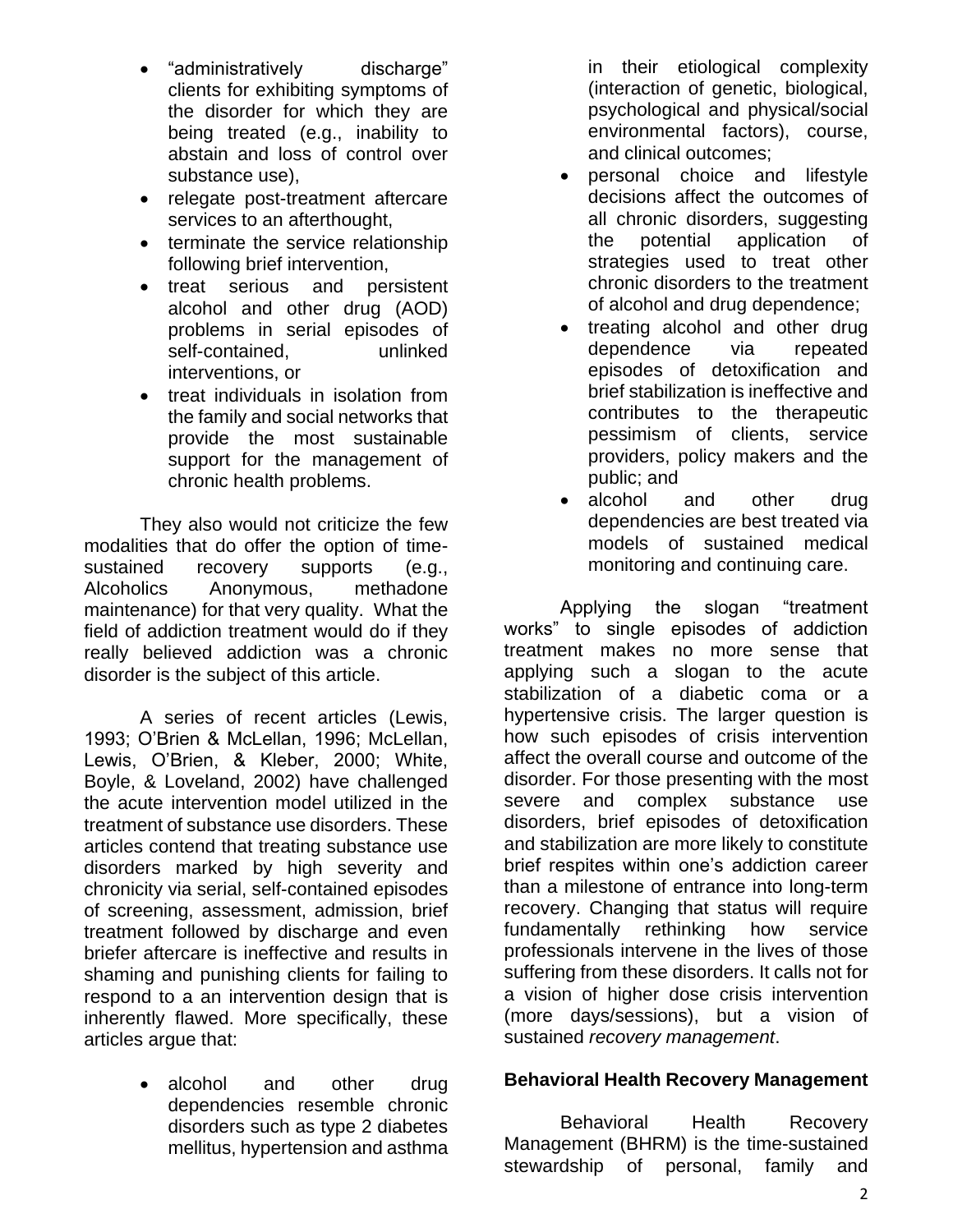community resources to achieve the optimal health and functioning of those experiencing severe addiction and/or serious mental illness. As applied to alcohol and drug dependence, the goal of recovery management (RM) is the optimum level of global health and functioning of individuals experiencing such dependence—a goal that for many is achieved by full and sustained symptom remission and for others is achieved by decreasing the frequency and intensity of alcohol and other drug use and its related problems in tandem with lengthened and strengthened periods of remission and recovery. The focus of RM is to empower individuals/families to proactively manage such disorders over their entire course.

The term *recovery management* was coined to depict the process of sustained support through the developmental stages of addiction recovery. This concept grew out of and shares much in common with "disease management" approaches to other chronic health problems, but use of the term recovery management is intended to emphasize the focus on quality of life outcomes as defined by the individual and family. Recovery management shares the disease management goal of effective stewardship of health care resources, but it places a greater value on the achievement of global health and the quality of life of the individual and family. Heavily influenced by new grassroots recovery advocacy organizations, it balances the focus on cost liabilities with the experiences, needs and aspirations of those living with and recovering from addictions. Lowered health care costs, which might well be achieved with this model, are not the primary reason such a model is being advocated.

The principles of recovery management (See Sidebar) mark a shift in how services are designed and delivered, including the timing and duration of such services, the nature of the service continuum, the composition of the service delivery team, and how such services are evaluated.

#### **The Timing and Duration of Service**

There is a collision going on between clinical characteristics of persons seeking addiction treatment and the administrative/fiscal structures governing such treatment. The multiple problem client/family is becoming the norm, particularly within publicly funded programs. The greater number of presenting problems, the synergistic interaction of these problems, the frequent intergenerational transmission of such problems, and the degree of personal and environmental obstacles to successful recovery would all seem to dictate integrated models of greater service intensity and duration. Yet these clients find not an integrated system of support for initiating and maintaining global health, but a categorically segregating service system whose interventions are becoming ever more brief and fragmented. In this collision between personal needs and systems design, clients are placed in modalities that have little chance of permanently altering the trajectory of their problems and are then blamed for the failures of the systems in which they are enmeshed. This collision also contributes to the demoralization and flight of service staff who feel they have become paper-processors rather than peoplehelpers. And we have rising therapeutic pessimism fed by the growing number of clients with multiple treatment episodes. (Sixty percent of those admitted to public treatment in the U.S. have been in treatment before, including 24 percent who have been in treatment 3 or more times) (Office of Applied Studies, 2000). The current system of brief intervention with chronic substance use disorders is analogous to treating a bacterial infection with half the needed dose/duration of antibiotic therapy. It may produce temporary symptom suppression, but it can lead to a later resurgence of symptoms, often in a more virulent and treatment-resistant form.

Recovery management reconfigures services by offering an expanded range of services earlier than traditional intervention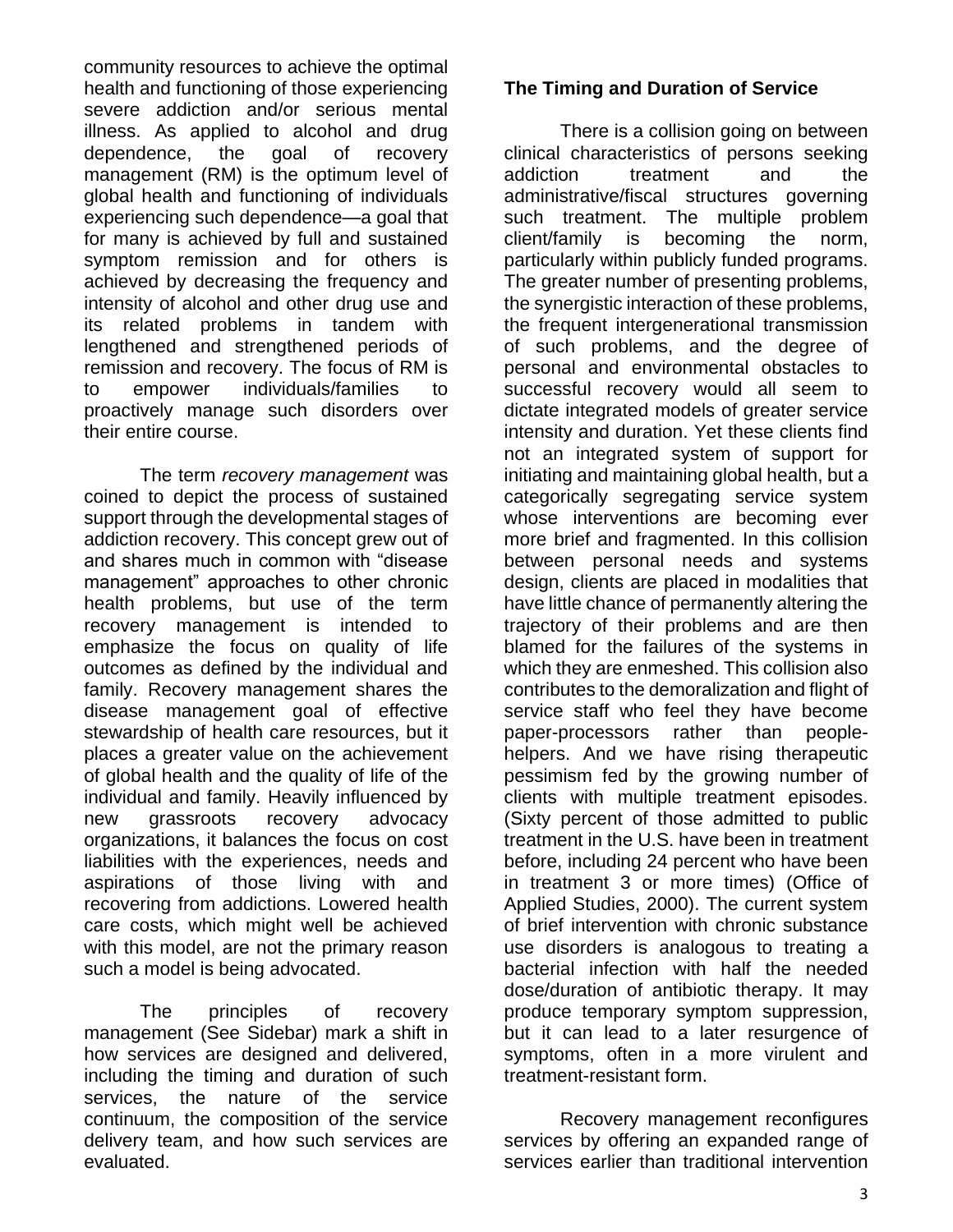occurs and sustaining them long after traditional treatment services have been terminated. Recovery management is not a new rationale for larger doses of residential/inpatient treatment or more outpatient counseling sessions. It is instead a call to wrap these traditional services in a larger web of pre-treatment, in-treatment, and post-treatment recovery support services that are delivered in the community. This is not to say that treatment and recovery support services cannot be delivered in a residential or outpatient setting, but that eventually, people must apply and refine the skills of recovery management in their natural living environments. Recovery management, with its emphasis on building and preserving recovery capital, extends the time over which services are delivered, but shifts the emphasis of these services from high intensity, high cost crisis stabilization services to proactive, lower intensity, and more sustained recovery support services.

# **Expanding the Service Continuum**

Recovery management models extend the current continuum of care for addiction by including: 1) pre-treatment (recovery priming) services, 2) recovery mentoring through primary treatment, and 3) sustained post-treatment recovery support services.

As with any chronic disorder, it is assumed that successful self-management of addiction is more likely at earlier than later stages of the disorder. Given the potential for self-acceleration of problem severity and the progressive erosion of internal and external resources, changing the timing of intervention is an important element of the long-term vision of how recovery management might re-shape the current treatment system. The future technologies to achieve this might include primary physician screening, advice, monitoring, feedback and recovery coaching and the mainstream use of outreach services focused on identification, engagement, removing personal and environmental obstacles to recovery, and sustained recovery coaching.

Only a small percentage of people with severe AOD problems seek treatment and of those who do there is a high attrition from initial contact through screening, assessment and admission and even greater attrition when this process involves a waiting list for services. The RM model seeks to infuse front-end, or pre-treatment recovery support services into the community. The goals of such pre-treatment services are to: 1) encourage the selfresolution of AOD problems through natural or mutual aid resources as an alternative to professionally directed treatment, 2) intervene at early stages of problem development before high intensity services are needed, 3) intervene in severe forms of AOD problems before recovery capital is fully depleted, 4) reduce the attrition in sobriety-seeking and help-seeking experiments, 5) help individuals utilize community support systems, and 6) engage individuals within their current developmental stage of change. These services are in short designed to jump-start the recovery process via motivational interventions—what we have come to call *recovery priming*.

There is a high attrition rate among individuals who seek help for AOD-related problems both in professional and mutual aid settings, and it is possible that recovery support specialists could play a role in lowering such attrition. What we are proposing for the professional setting is a form of outreach inside the treatment milieu—the use of recovery support specialists to resolve problems that stand in the way of continued treatment participation. The function would not be treatment per se but the continual re-motivation and reengagement of those experiencing the ambivalence that is so typical of early recovery.

RM models challenge two dimensions that most represent the acute care model: the concept of discharge (which may occur through "graduation." administrative discharge, or client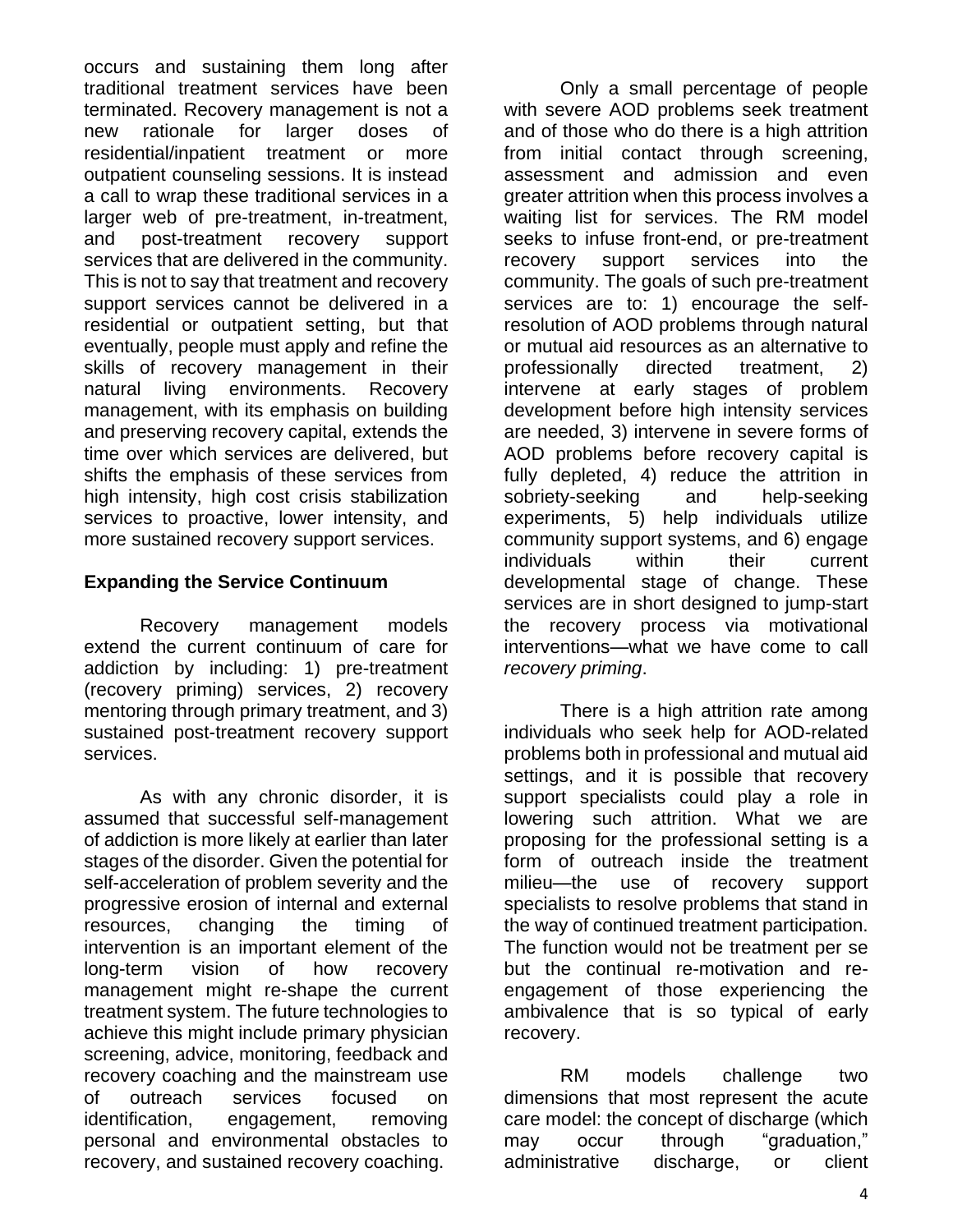discontinuation of services) and either the lack of post-treatment support services or the utilization of only brief aftercare services. The most dynamic parts of recovery management begin when traditional treatment ends. In the RM model, today's concepts of "discharge" and "aftercare" become anachronistic, as all care is part of the continuity of contact over time between an individual and his or her recovery management team. We know that a significant percentage of clients are precariously balanced between stable recovery and reactivation of addiction in the weeks, months and early years following treatment. What RM models do is place a recovery "coach" in the life of the client at the very time the scales of recovery or readdiction are being tipped. The service technologies involved in this process include sustained monitoring (including the potential of regular "check-ups"), stage-appropriate recovery education, recovery coaching and problem solving, linkage to relationships within one or more communities of recovery, lapse management, and, when necessary, early re-intervention.

# **Expanding the Service Team**

We envision a time when one would pick a recovery management specialist/team like someone with other chronic disorders selects a professional (and, in many cases, a peer system of support) as an ally in the long-term management of the disorder. The size and composition of this recovery management team would be determined by the severity and complexity of the disorder and the unique characteristics and needs of the individual/family. There are three ways that the RM model will change the service team composition. First, it will include the primary care physician as a central member of the recovery management team. One of the first tasks for patients with no primary care physician will be to establish such a relationship. In this way, recovery can be medically monitored within the context of the overall management of global health and integrated within the treatment of collateral health problems. Second, the RM model, by seeking to anchor recovery in the natural environment of the client, involves indigenous institutions and healers within the recovery management team. In Native American communities, tribal elders and traditional healers may become part of this recovery management team. In other ethnic communities, church pastors and elders may be similarly involved. Third, RM models emphasize the value of peer-based recovery support services. These peer mentors may work as volunteers or paid recovery support specialists within a treatment agency or within an independent recovery support agency.

Recovery management seeks to build recovery-focused expertise in two ways. First, it intensifies the recovery education of all staff and builds recovery support functions into all service roles. The focus here is both on the use of evidence based practices in treatment and the structures (pathways), styles, stages and experiences of long-term recovery. Secondly, it reintegrates recovering individuals and family members into the service team as paid or volunteer recovery support specialists (also called recovery coaches/mentors/guides). The goal here is not to replace professional helpers (e.g., the addictions counselor) or replace natural supports in the larger recovery community (e.g., the Twelve Step sponsor), but to expand the range of problem-solving and recovery support resources available to clients/families over the long course of the recovery process. The function of recovery support specialists is not to provide professional treatment services (such would be beyond the boundaries of their education, training and experience), but to: 1) expose people seeking recovery to living proof of the potential for long-term recovery, 2) illustrate the varieties of recovery experience, 3) deliver stageappropriate recovery education, 4) help remove environmental and personal obstacles to recovery, 5) link clients to the natural resources of the recovery community, and 6) provide a bridge of friendship toward the development of a sobriety-based social network. The intent is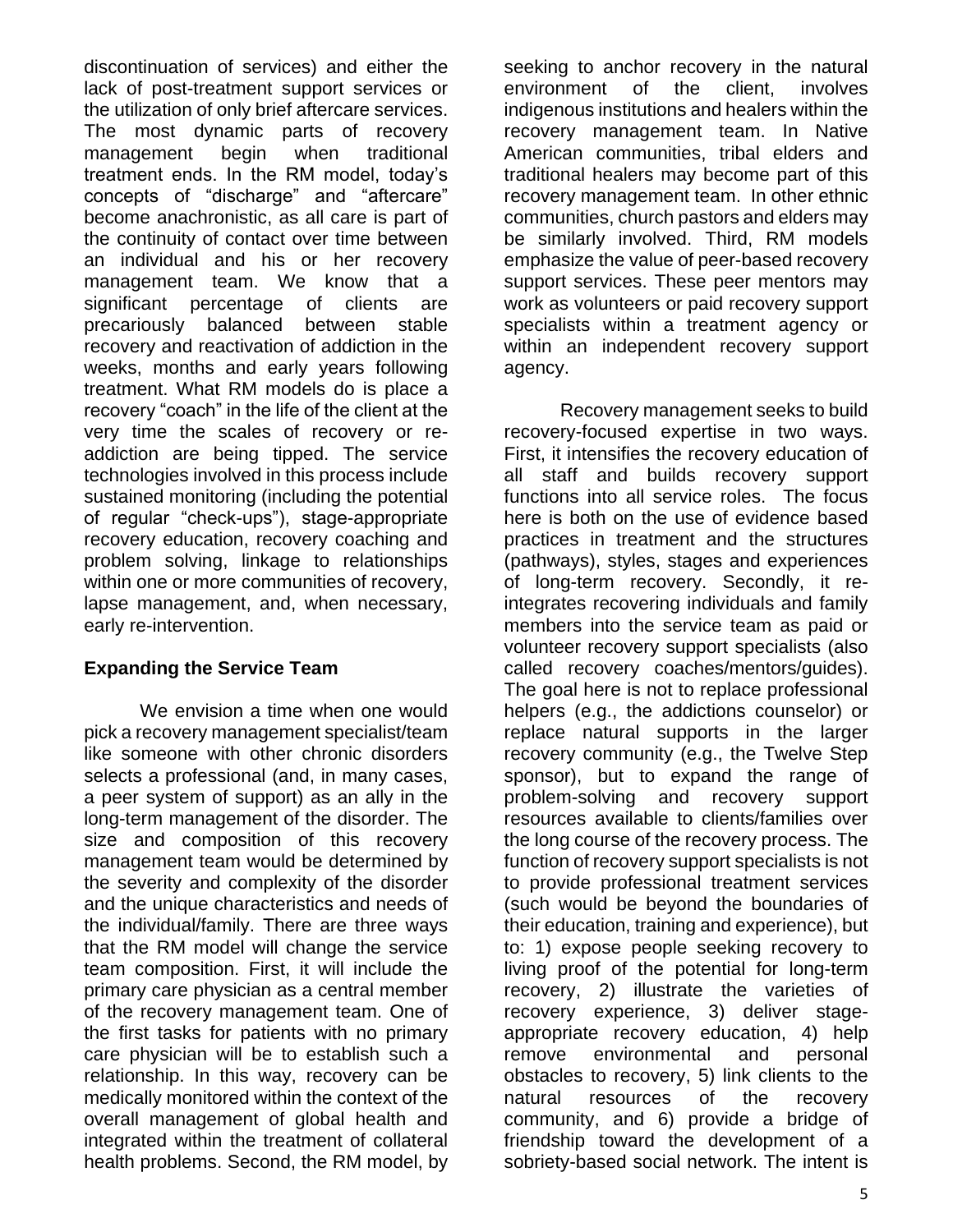not to professionalize the recovery support specialist role or de-professionalize addiction treatment, but to re-introduce the positive functions that were lost in the modern professionalization of the addiction counselor.

#### **New Service Evaluation Methodologies**

Our traditional method of evaluating addiction treatment is to study the effects of single episodes of intervention, comparing those interventions to either no intervention or different interventions in the months and (at most) few years following the treatment episode. Such methods, while a very reasonable way to assess the treatment of acute disorders where outcomes can be quickly determined, fails to grasp the very essence (the ebb and flow and ever-present nature) of a chronic disorder. The problem with using this evaluation scheme to assess chronic disorders is that what appears to work in the short run (both in terms of health and cost indicators) may not work in the long run, and what appears to not work in the short run may have delayed or cumulative effects over multiple service interventions. Moreover, the current evaluation model focuses predominately on the biomedical realm of addiction (i.e., the elimination of symptoms) without examining many of the other aspects of a person's life that are involved in the process of recovery.

Recovery management models will shift the evaluation focus from short term to long term outcomes, will shift the focus from single service episodes to evaluating combinations and sequences of services and supports (e.g., combining pharmacological adjuncts, psychosocial treatment, sober housing and recovery supports services) (McLellan, 2002), and will include consumers (individuals and families) in the evaluation process at levels that are unprecedented within the history of the field. They will also shift the measure of achievement from the suppression of biomedical symptoms of the individual to the global health of the individual and family. RM evaluation models will measure the extent to which service designs affect the whole

person and his or her concurrent or sequential recovery from multiple cooccurring disorders. To that end, evaluation activities will need to assess the extent to which RM models are able to enhance community integration of a broad spectrum of services and support structures.

### **Summary**

Recovery management wraps the existing acute model of addiction treatment in a resource-rich continuum of pretreatment, in-treatment and sustained posttreatment recovery support services. Time will tell whether recovery management constitutes the next incremental step in the evolution of addiction treatment or whether it will mark a fundamental shift in how such problems are addressed. Claims of bold new paradigms are often simply a rearrangement of the furniture inside the same conceptual box, while changes viewed as minor innovations can sometimes reflect a major conceptual breakthrough. We suspect that recovery management will turn out to fit this latter pattern masked behind such comments as, "We've always known that," or "We're already doing that."

The Illinois Office of Alcoholism and Substance Abuse has funded a multi-year Behavioral Health Recovery Management project to explore the concept of recovery management and pilot test service and support innovations that flow out of it. Preliminary papers, a recovery resource guide, and clinical guidelines produced by this project can be found at www.bhrm.org. This coming shift from acute treatment to recovery management has many potential benefits but will face many obstacles and pitfalls related to its design and operation. (See White, Boyle, & Loveland, 2002 for a discussion of these.)

# **References**

Granfield, R., & Cloud, W. (1999). *Coming Clean: Overcoming Addiction without Treatment.* New York: New York University Press.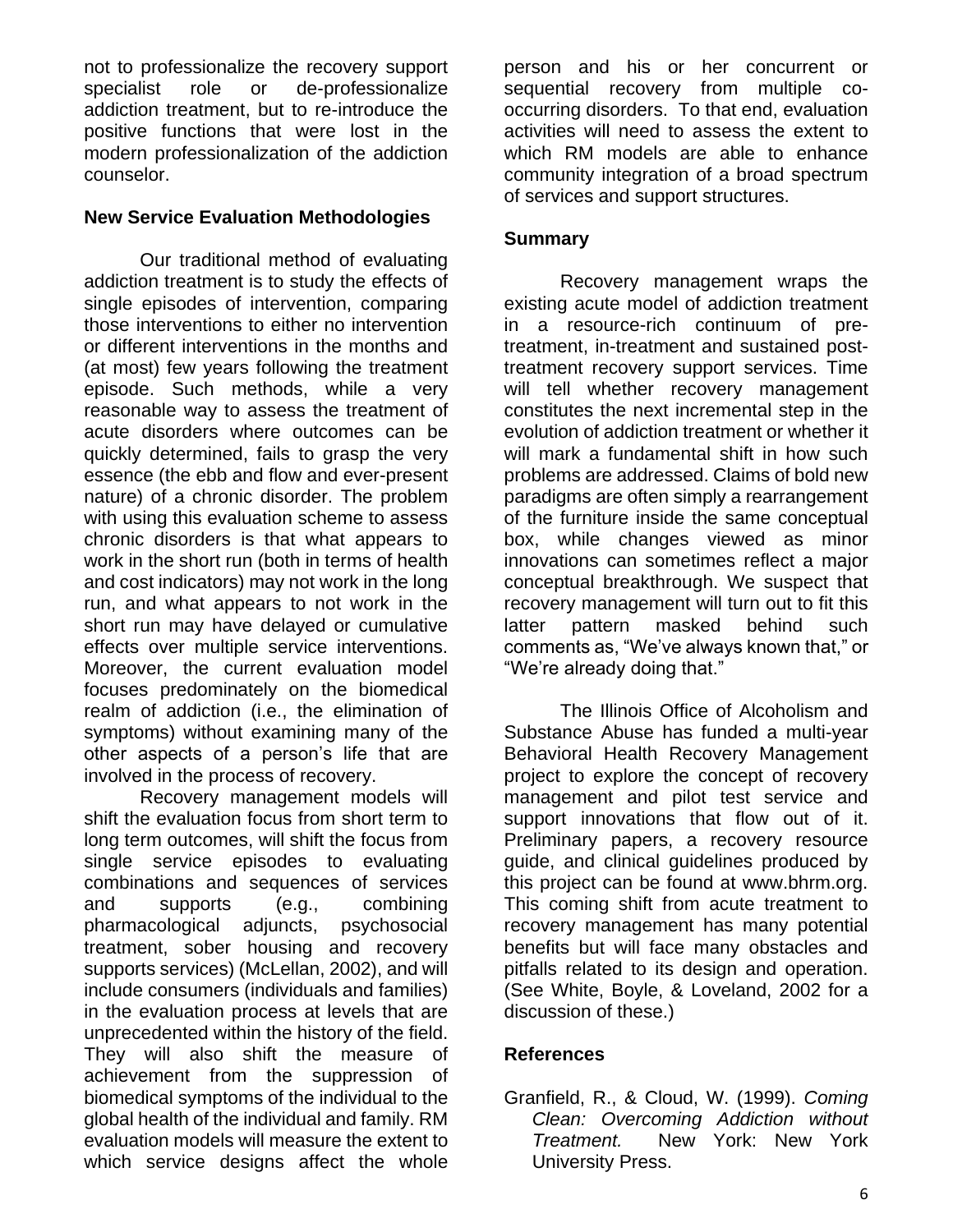- Lewis, D. C. (1993). A disease model of addiction. In Miller, N. S. (Ed.), *Principles of Addiction Medicine* (pp.1-7). Chevy Chase, MD: American Society on Addiction Medicine.
- McLellan, A. T., Lewis, D. C., O'Brien, C. P., & Kleber, H. D. (2000). Drug dependence, a chronic medical illness: Implications for treatment, insurance, and outcomes evaluation. *Journal of the American Medical Association, 284*(13), 1689-1695.
- McLellan, A. T. (2002). Have we evaluated addiction treatment correctly? Implications from a chronic care perspective. *Addiction, 97*(3), 249-252.
- O'Brien, C., & McLellan, T. (1996). Myths about the Treatment of Addiction. *Lancet, 347,* 237-240.
- Office of Applied Studies. (2001). *Treatment Episode Data Set (TEDS) 1994-1999: National Admissions to Substance Abuse Treatment Services*. Table (4.16.01). DASIS Series S14, DHHS Publication No. (SMA) 01-3550. Rockville, MD: Substance Abuse and Mental Health Services Administration.
- White, W., Boyle, M., & Loveland, D. (in press). Alcoholism/addiction as a chronic disease: From rhetoric to clinical reality. *Alcoholism Treatment Quarterly.*

**About the Authors**: William White is a Senior Research Consultant at Chestnut Health Systems (bwhite@chestnut.org); Michael Boyle is Executive Vice-President of Fayette Companies; David Loveland is a Senior Research Professional, Center for Psychiatric Rehabilitation, Department of Psychiatry, University of Chicago. All the authors work within the Behavioral Health Recovery Management project.

#### **Behavioral Health Recovery Management: A Statement of Principles**

Behavioral Health Recovery Management is a model of intervention for severe mental illness and severe substance use disorders that shifts the focus of care from professional-centered episodes of acute symptom stabilization toward client-directed management of longterm recovery. The following eight principles distinguish the Behavioral Health Recovery Management (BHRM) model.

**1. Recovery Focus:** Full and partial recoveries from severe behavioral health disorders are living realities evidenced in the lives of hundreds of thousands of individuals in communities throughout the world. Where complete and sustained remission is not attainable, individuals can actively manage these conditions in ways that transcend the limitations of these disorders and allow a fulfilled and contributing life. The BHRM model emphasizes recovery processes over disease processes by affirming the hope of such full and partial recoveries and by emphasizing client strengths and resiliencies rather than client deficits. Recovery re-introduces the notion that any and all life goals are possible for people with severe behavioral health disorders.

**2. Client empowerment:** The client, rather than the professional, is at the center of the BHRM model. The goal is the assumption of responsibility by each client for the management of his or her long-term recovery process and the achievement of a self-determined and self-fulfilling life. Client empowerment involves not just self-direction of one's own recovery, but opportunities for involvement in the design, delivery, and evaluation of services provided by behavioral health organizations and involvement in shaping public attitudes and public policies regarding behavioral health disorders.

**3. The Destigmatization of Experience:** The BHRM model seeks to "normalize" or otherwise respect a person's experiences with